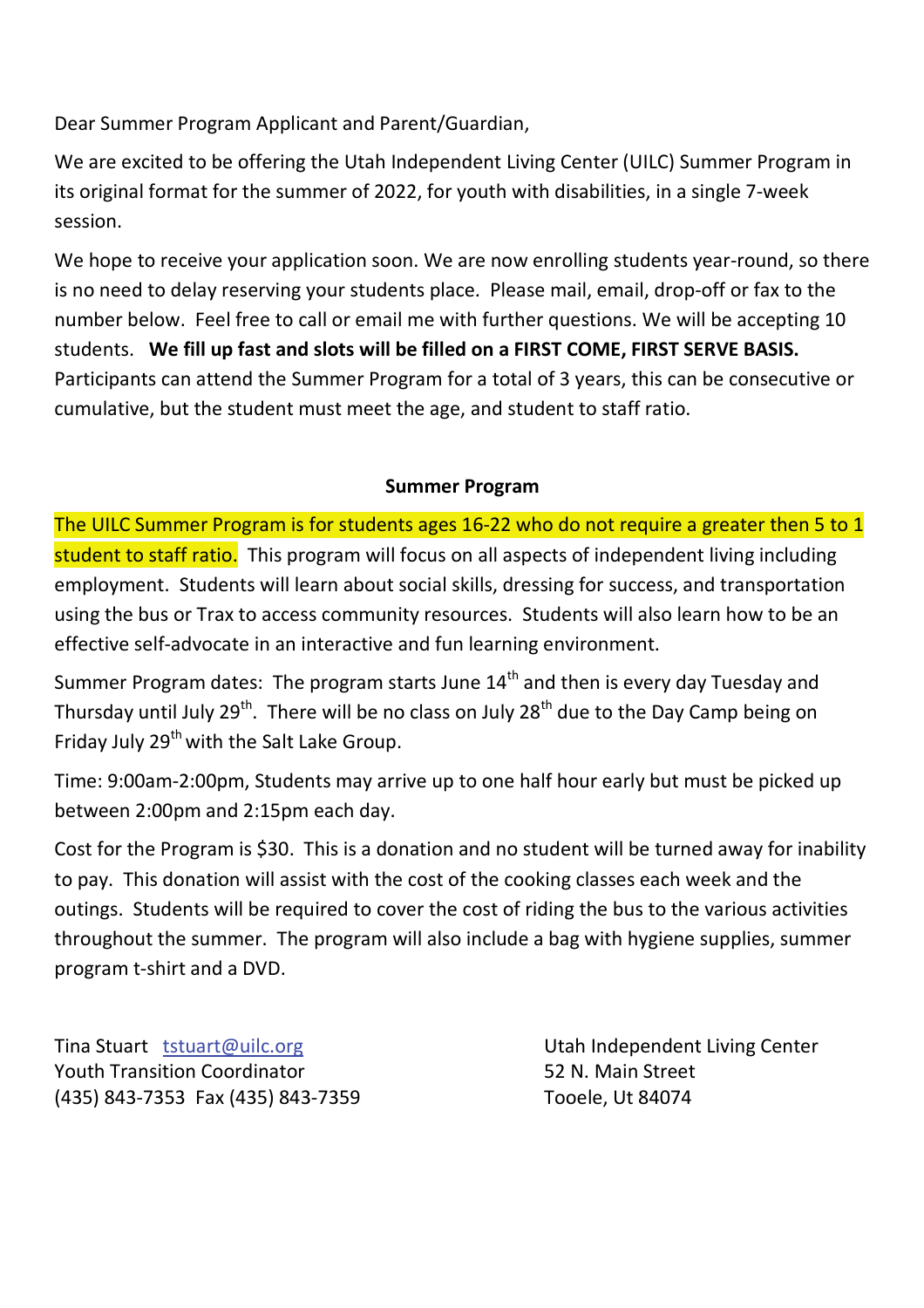# **Below are some questions to help staff members better serve your student. Information provided will be used to help us plan and organize classes.**

**Your student must be able to feed and bathroom themselves. You are responsible for transportation to and from the Center for your student.** 

# **Participants will be supervised on 5:1 student to staff ratio. Please remember this as you are considering enrolling your student.**

| 2. Please explain your student's disability, include whether or not your student uses a mobility<br>device/aid.                                                                                                                       |  |  |  |  |  |  |  |  |
|---------------------------------------------------------------------------------------------------------------------------------------------------------------------------------------------------------------------------------------|--|--|--|--|--|--|--|--|
| 3. Has your student been in the Summer Program before? Yes___ No___ If yes, What year(s)?                                                                                                                                             |  |  |  |  |  |  |  |  |
| 4. What are your student's UTA skills? Can ride bus alone _____________________Needs help___________                                                                                                                                  |  |  |  |  |  |  |  |  |
| 5. Can your student follow simple directions? Yes___ No___ Please explain___________________________                                                                                                                                  |  |  |  |  |  |  |  |  |
| 6. How does your student handle unfamiliar situations? Please explain_______________________________                                                                                                                                  |  |  |  |  |  |  |  |  |
|                                                                                                                                                                                                                                       |  |  |  |  |  |  |  |  |
| 8. Are there behavior characteristics that staff should be aware of? Examples include but are not limited<br>to: defiance, violence, etc.                                                                                             |  |  |  |  |  |  |  |  |
|                                                                                                                                                                                                                                       |  |  |  |  |  |  |  |  |
| 10. What would you like to see your student achieve from these classes?<br><u>Letting</u> the state of the state of the state of the state of the state of the state of the state of the state of the state of the state of the state |  |  |  |  |  |  |  |  |
| 11. How does your student handle being in small groups with other students? _______________________                                                                                                                                   |  |  |  |  |  |  |  |  |
| Other comments, concerns or accommodations your student will need to participate: __________________                                                                                                                                  |  |  |  |  |  |  |  |  |
|                                                                                                                                                                                                                                       |  |  |  |  |  |  |  |  |

\_\_\_\_\_\_\_\_\_\_\_\_\_\_\_\_\_\_\_\_\_\_\_\_\_\_\_\_\_\_\_\_\_\_\_\_\_\_\_\_\_\_\_\_\_\_\_\_\_\_\_\_\_\_\_\_\_\_\_\_\_\_\_\_\_\_\_\_\_\_\_\_\_\_\_\_\_\_\_\_\_\_\_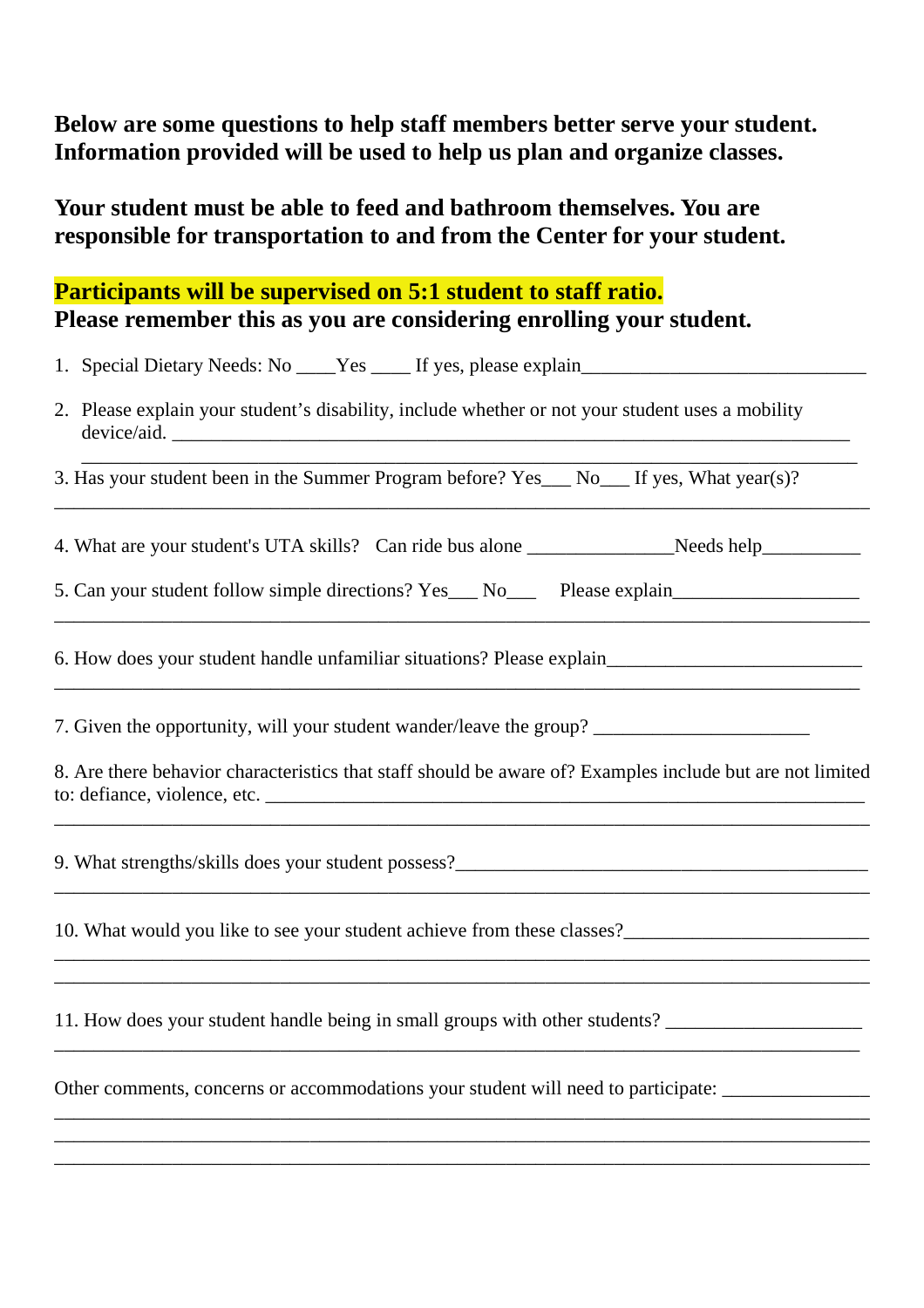# **2022 Utah Independent Living Center Utah Independent Living Center Summer Program Permission Form**

I hereby give permission for the Utah to participate in the Utah Independent Living Center's Summer Program. With this fully signed permission slip, I hereby release and discharge the Utah Independent Living Center and its employees from all liability, claims and /or demands for property damage and personal injury, which may arise from an accident, viruses, injury or illnesses while attending activities for the summer program, or being transported to and from these activities.

Agree Disagree

I agree to authorize the Utah Independent Living Center to take and utilize photographs, videos, or other audio-visual materials for its own use. These materials will be used for public awareness, public relations and fundraising. I also understand that I will not be compensated monetarily or otherwise for use by the UILC.

Agree Disagree

I agree to authorize the Utah Independent Living Center to take and utilize photographs, videos, or other audio-visual materials for creation of a Summer DVD that will be available to participants at the end of the program.

| Agree                                                                                  | Disagree |  |  |  |  |  |  |
|----------------------------------------------------------------------------------------|----------|--|--|--|--|--|--|
| Parent/Guardian Signature                                                              | Date:    |  |  |  |  |  |  |
| Please print your name                                                                 |          |  |  |  |  |  |  |
| In case of an emergency I can be contacted at the following number                     |          |  |  |  |  |  |  |
| Alternative emergency contact. Name number number                                      |          |  |  |  |  |  |  |
| <b>Return application as soon as possible to the</b><br>Utah Independent Living Center |          |  |  |  |  |  |  |

**Mail** Attn: Tina Stuart, 52 N. Main Street, Tooele, Utah 84074 **Email** tstuart@uilc.org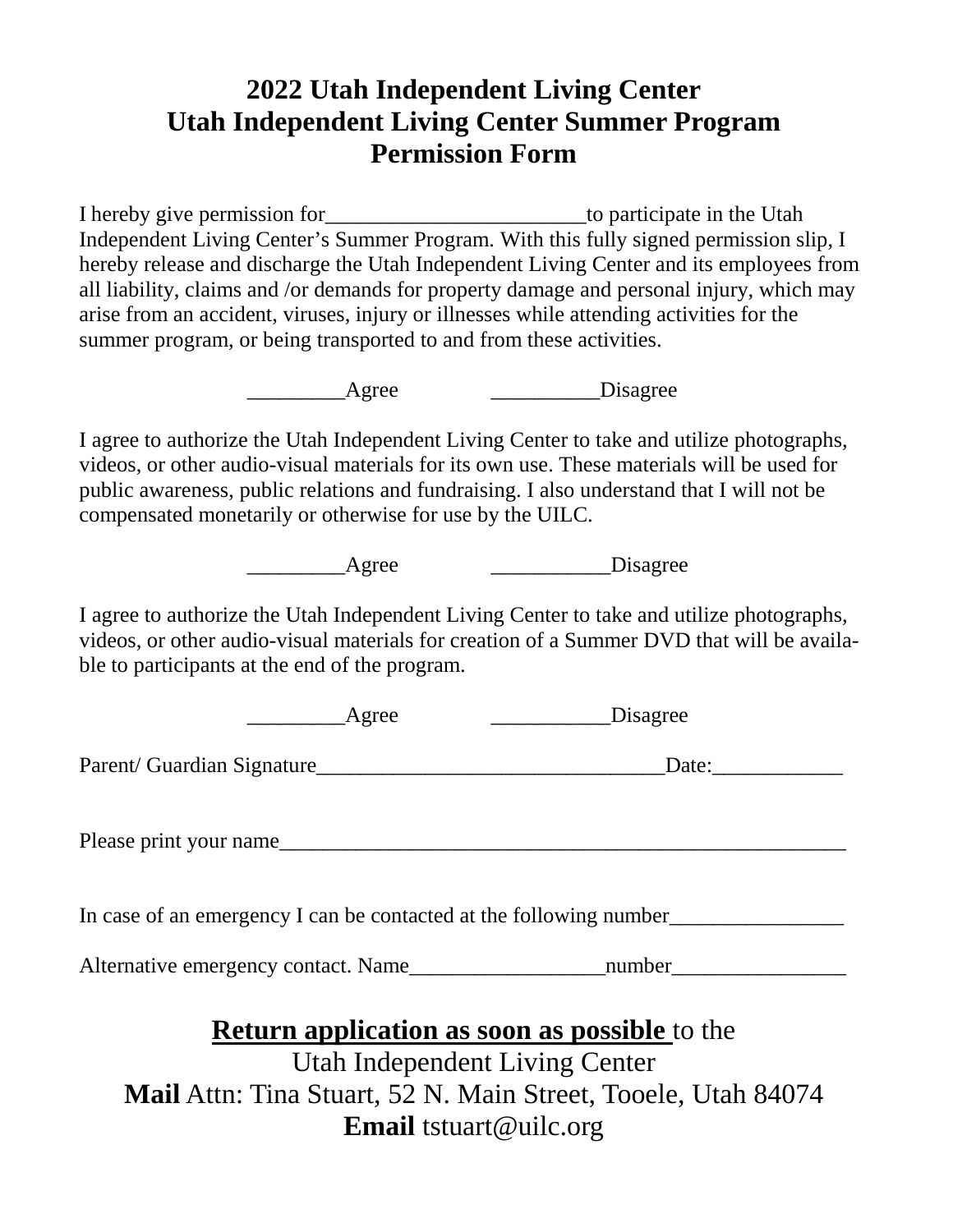ILP Target Date \_\_\_\_\_\_\_\_\_\_\_ Today's Date

## **UTAH INDEPENDENT LIVING CENTER Summer Program 2022**

| Answer<br>Correct<br>Circle<br>Please | <b>First Name</b><br>Address <b>Management Community Community</b><br>Email  <br>White<br>Race:<br>Asian<br>Are you also Hispanic? Yes No Gender: Female Male<br>Grade in School: 7 8 9 10 11 12 Post School Name:<br>Are you a current Vocational Rehabilitation (VR) client? Yes<br>If you are a current VR client, who is your VR counselor?<br>Living Arrangement: Dependent with family/friends<br>What is your disability? | Middle Name<br>Black/African American<br>Pacific Islander or Native Hawaiian | Last Name<br>County City City<br>Unknown<br>N <sub>0</sub><br>Group Home | Date of Birth<br>State Zip<br>Native American or Alaskan Native<br>Professional/Foster Parents | Age |
|---------------------------------------|----------------------------------------------------------------------------------------------------------------------------------------------------------------------------------------------------------------------------------------------------------------------------------------------------------------------------------------------------------------------------------------------------------------------------------|------------------------------------------------------------------------------|--------------------------------------------------------------------------|------------------------------------------------------------------------------------------------|-----|
|                                       | What services do you need? What services do you need?<br>How did you hear about us?                                                                                                                                                                                                                                                                                                                                              |                                                                              |                                                                          |                                                                                                |     |

I understand that assistance may be given by the Utah Independent Living Center for the purpose of assisting me to become independent. Although specific services or independence cannot be guaranteed by the Utah Independent Living Center or by myself, a reasonable amount of assistance will be given to me for that purpose if I am found eligible for services.

I understand information collected in this interview and in the subsequent development of my service record is necessary to establish eligibility for services and in the provision of services if I am found eligible. The Utah Independent Living Center will gather information from me personally or with my consent. Information from my service record will not be disclosed other than in the administration of my independent living program, unless my written approval has been obtained. I am aware of my rights concerning the release of information.

The Utah Independent Living Center makes no distinction in race, color, sex, age, gender identity, sexual orientation, creed, disability or national origin in the provision of services to individuals under the program. I understand that I may appeal discriminatory practices and that I have the right to appeal the decision of my service coordinator to his/her supervisor. My service coordinator will help me if problems of this nature arise. If additional assistance is needed, the Client Assistance Program (CAP) is available to act as an advisor and advocate. CAP can be reached by calling 1-800-662- 9080.

## **Student Participation Statement**

Waiver Statement: I understand the purpose of a written Independent Living Plan, but at this time I am waiving participating in the plan development. I understand that I can request participating in an Independent Living Plan at any time.

| Parent/Guardian                  | Date:                    |   |  |  |     |  |
|----------------------------------|--------------------------|---|--|--|-----|--|
| IL Service Coordinator           | Date:                    |   |  |  |     |  |
| Student Shirt Size: (circle one) | $\overline{\phantom{a}}$ | м |  |  | XXL |  |

Student Eligibility:

The UILC Summer Program is for students ages 16-22, who do not require a greater then 5 to 1 student to staff ratio. Please contact the Center if your student needs an ADA accommodation.